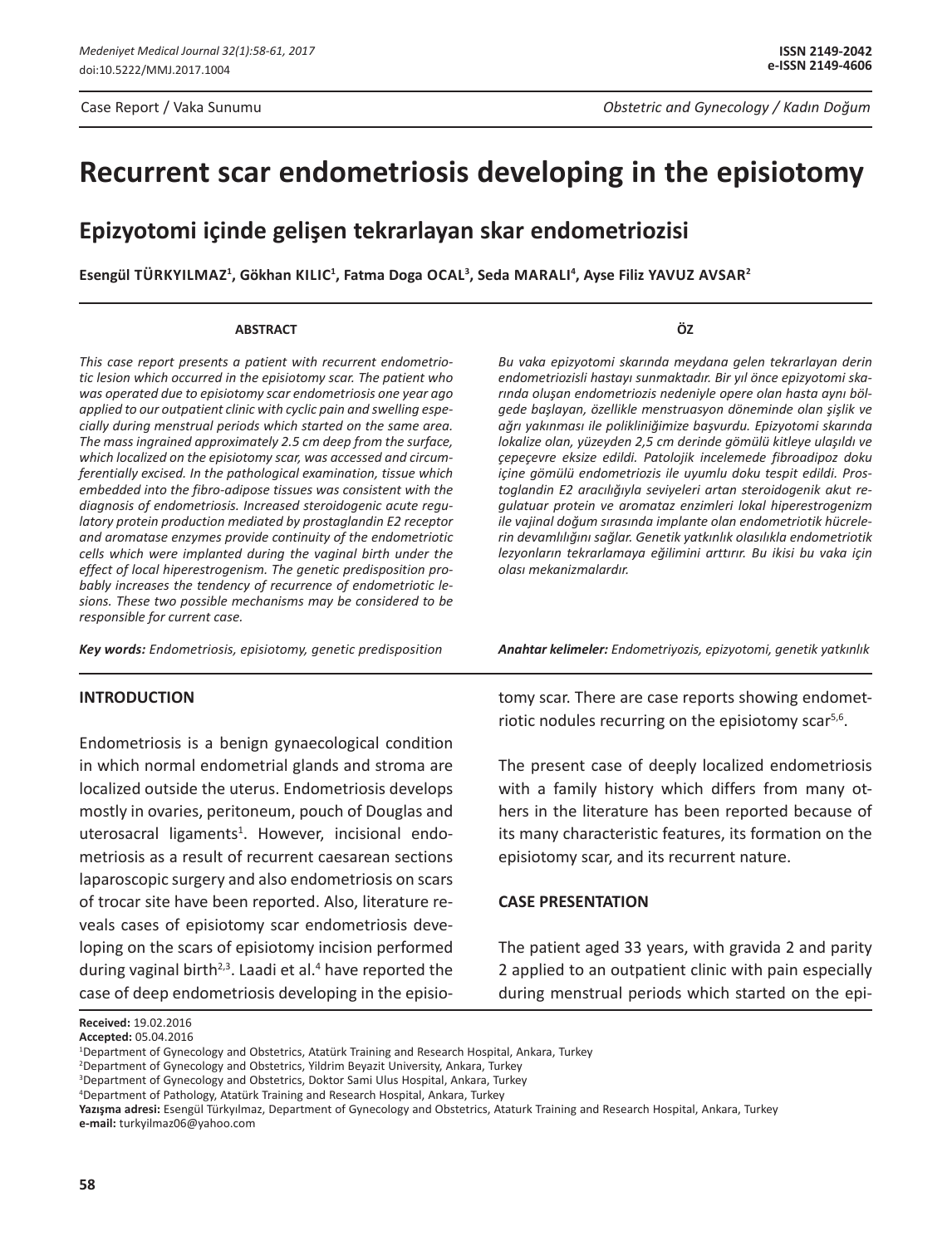siotomy scar 2 years after the last vaginal birth. The histopathology test result of the patient's specimen which was cut from the mass lesion was consistent with endometriosis.

Cyclic pain and swelling started one year later exactly on the same location and the patient was requested to continue her oral contraceptives. During the physical examination of the patient who applied to our outpatient clinic with intractable complaints, an approximately 2x3 cm rigid, nodular, painful mass which was embedded deeply in episiotomy scar was palpated. The mass ingrained approximately 2.5 cm deep from the surface of the episiotomy scar, was accessed and circumferentially excised under general anaesthesia. In the pathological examination, it is shown that excised tissue is consistent with endometriosis and embedded into the fibro-adipose tissues.

Location, depth and association of the mass with



**Figure 1. The localization, depth and association with the adjacent anatomic structures of the mass.**

the adjacent anatomic structures of the are shown in Figure 1. Macroscopic appearance and size of the excised mass is shown in Figure 2. Hematoxylin-eosin staining of the histopathologic preparation is shown in Figure 3 (1x10).



**Figure 2. Macroscopic appearance and size of the excised mass.**



**Figure 3. Hematoxylin eosin staining of the pathologic preparation (1X10).**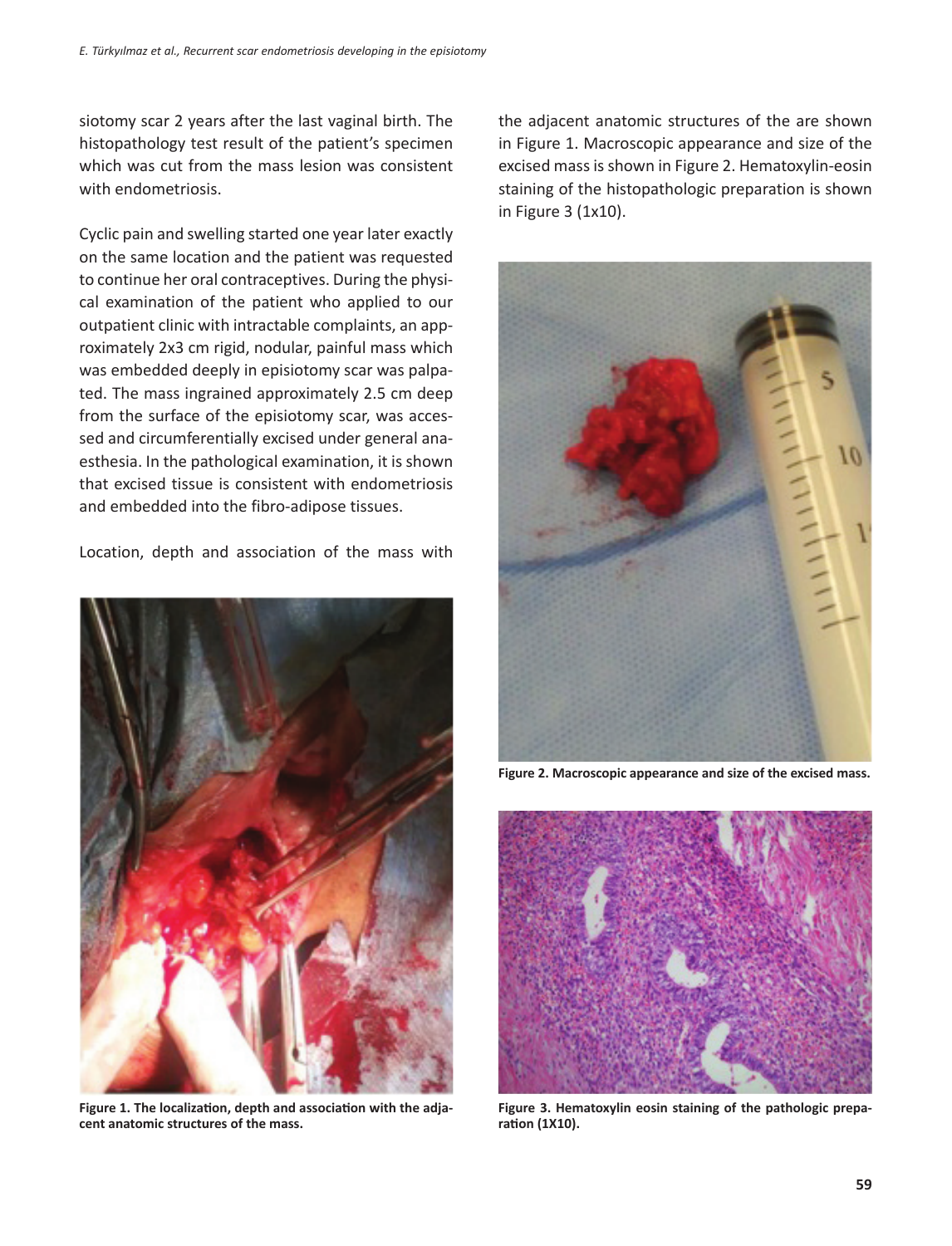A previous pelvic endometriosis and infertility history of the patient was not present. Sister of the patient had history of invitro fertilization treatment due to infertility and laparoscopic operation due to endometrioma. Informed consent was obtained from the patient before the case report was written.

#### **DISCUSSION**

Endometriosis is a benign gynecological condition in which normal endometrial glands and stroma are localized outside of the uterus. While hormonal dependency theory is considered to explain pelvic endometriosis cases, different theories have been formulated to explain cases of extrapelvic endometriosis.

It is thought that incisional endometriosis occurs after direct inoculation of the endometrial cells into the subcutaneous tissue of the abdominal wall and sometimes into the rectus muscle plans<sup>7</sup>. In most of the patients who have incisional endometriosis, an evidence for the presence of endometriosis is not detected. This supports the theory of endometrial cell inoculation spreading during the surgery. The theory of implanting endometrial cells into the episiotomy scar is also thought for the patients who have endometriosis in the episiotomy scar but without any evidence of pelvic or extra-pelvic endometriosis.

The scar endometriosis can imitate incisional hernia when it is on the cesarean incision line and can imitate perianal abscess when it is on the perineum. The common trait of all these types of endometriosis is to cause increased swelling and pain especially during the menstrual period.

Endometriosis was thought as the preliminary preoperative diagnosis because the current patient had previous history of endometriosis excised from the episiotomy scar and her symptoms intensified during menstrual periods. Ultrasonography, computerized tomography and magnetic resonance imaging are useful in the diagnosis of scar endometriosis as in the pelvic endometriosis. The definitive diagnosis was established after the histopathological examination of the excised mass.

It is noteworthy that although many women have given vaginal birth, endometriosis on the episiotomy scar is seen in only some of the women who had not been diagnosed as having pelvic endometriosis. A set of mechanisms are responsible for the adherence, growth, and maintenance of the endometriotic cells after they implanted into the episiotomy scar. It has been shown that endometriotic stromal cells express Prostaglandin E2 (PGE2) receptor. PGE2 receptor increases the cyclic AMP (cAMP) production. Cyclic AMP is responsible from the production of steroidogenic acute regulatory protein (STAR) and cytochrome P450, family 19, subfamily A, and polypeptide 1 (CYP19A1). Increased STAR production by PGE2 receptor and the level of aromatase provide continuity of the endometriotic cells with local hiperestrogenism<sup>8,9</sup>. This mechanism was shown in Scheme 1.



**Scheme 1. Relation between Prostoglandin E2 and local hyperestrogenism.**

The risk of endometriosis rises up to 7-fold in women who have endometriosis in the first degree re